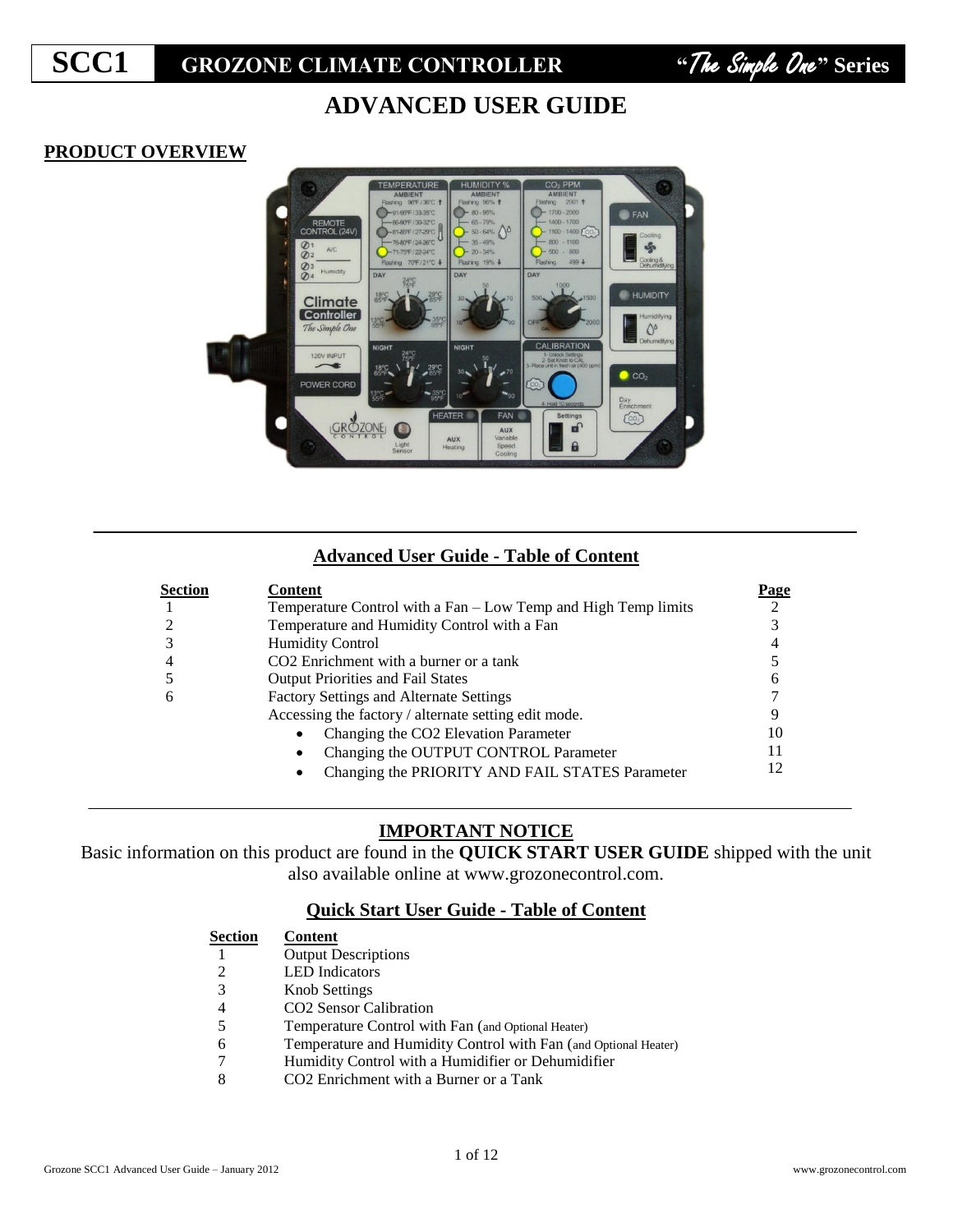## **1- TEMPERATURE CONTROL WITH FAN (AND OPTIONAL HEATER)**



To use this mode, you connect your cooling Fan into the FAN 120V Output, set the **Slide Switch to "Cooling"** position.



## **COOLING**

| <b>CONTROL ACTION</b>                                 | <b>DAY OPERATION</b>                                                                                                           | <b>NIGHT OPERATION</b>      |
|-------------------------------------------------------|--------------------------------------------------------------------------------------------------------------------------------|-----------------------------|
| <b>BASIC</b><br><b>OPERATION</b><br>(lowest priority) | <b>START / STOP THE FAN</b><br>To maintain the temperature around the DAY SETPOINT<br>$(+/- 2^{\circ}$ F or $+/- 1^{\circ}$ C) | <b>Same as Day</b>          |
| <b>ACTION OF</b>                                      | <b>STOP THE FAN TEMPORARILY</b><br>When CO2 output is activated                                                                | None, CO2 is enabled during |
| <b>HIGHER</b><br><b>PRIORITY</b>                      | <b>RESUME FAN OPERATION AFTER A 10-MINUTE ON-DELAY</b><br>When CO2 output is deactivated when CO2 level is reached             | the Day only                |
| <b>ACTION OF TOP</b><br><b>PRIORITY</b>               | <b>MAINTAIN THE FAN ON</b><br>in the unlikely event of a temperature sensor failure                                            | <b>Same as Day</b>          |

## **OPTIONAL SAFETY HEATING**

| <b>CONTROL ACTION</b>                                | <b>DAY OPERATION</b>                                                                                     | <b>NIGHT OPERATION</b> |
|------------------------------------------------------|----------------------------------------------------------------------------------------------------------|------------------------|
| <b>BASIC</b><br><b>OPERATION</b>                     | TURN ON / TURN OFF THE HEATER<br>To save your plants if the lamps alone are not able to ensure a minimum | Same as Day            |
| (lowest priority)                                    | temperature in your room in a cold weather.                                                              |                        |
| <b>ACTION OF</b><br><b>HIGHER</b><br><b>PRIORITY</b> | <b>NONE</b>                                                                                              | <b>Same as Day</b>     |
| <b>ACTION OF TOP</b><br><b>PRIORITY</b>              | <b>MAINTAIN THE HEATER OFF</b><br>in the unlikely event of a temperature sensor failure                  | <b>Same as Day</b>     |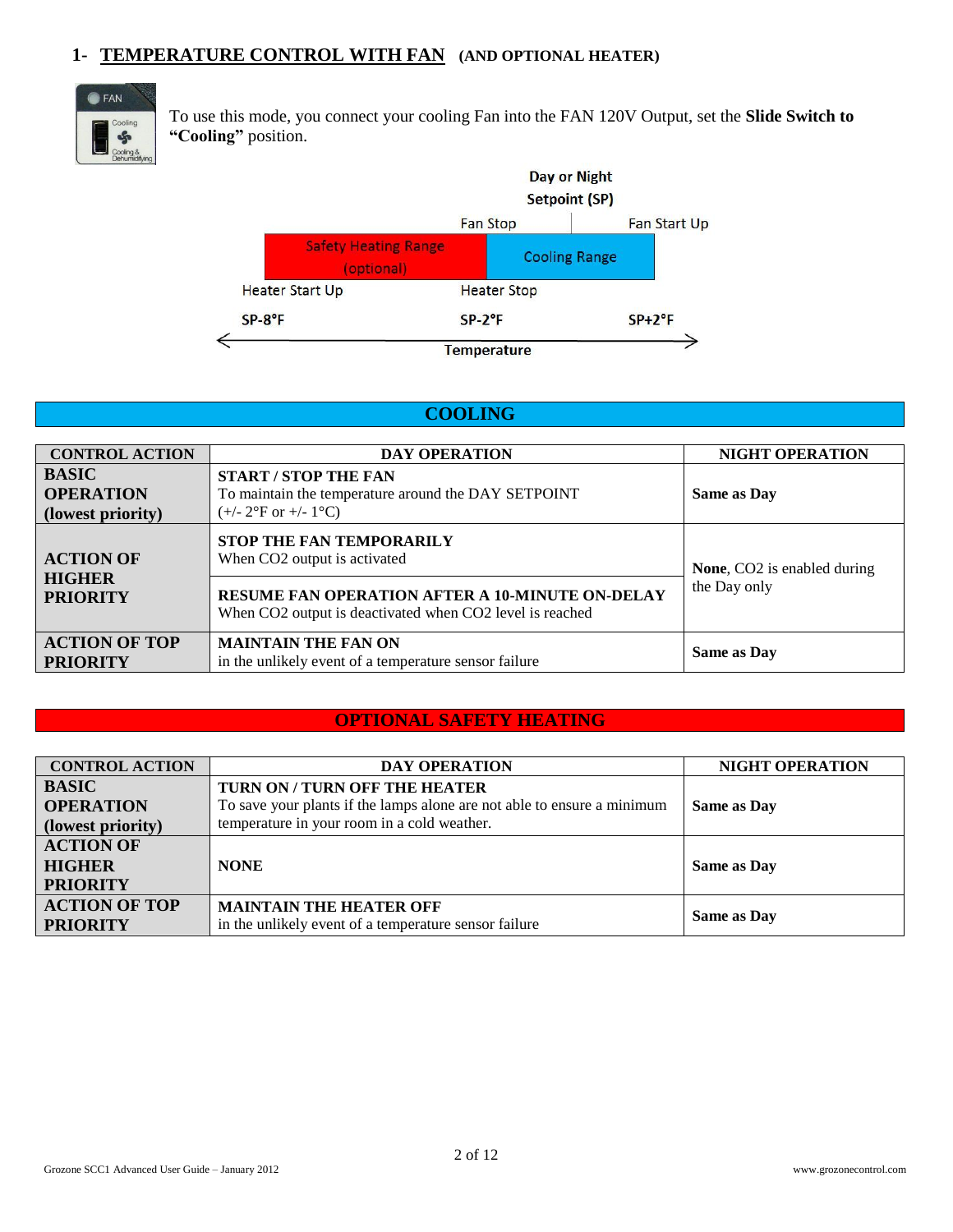## **2- TEMPERATURE AND HUMIDITY CONTROL WITH FAN (AND OPTIONAL HEATER)**



To use this mode, you connect your cooling Fan into the FAN 120V Output, set the **Slide Switch to "Cooling & Dehumidifying"** position.



## **COOLING DEHUMIDIFYING**

| <b>CONTROL ACTION</b>                                 | <b>DAY OPERATION</b>                                                                                                                                                                                                                                 | <b>NIGHT OPERATION</b>             |  |
|-------------------------------------------------------|------------------------------------------------------------------------------------------------------------------------------------------------------------------------------------------------------------------------------------------------------|------------------------------------|--|
| <b>BASIC</b><br><b>OPERATION</b><br>(lowest priority) | <b>START / STOP THE FAN</b><br>To maintain the temperature and humidity around the DAY SETPOINTS<br>$(+/- 2^{\circ}$ F or $+/- 1^{\circ}$ C for temperature, and $+/-2\%$ for humidity)                                                              | <b>Same as Day</b>                 |  |
| <b>ACTION OF</b>                                      | <b>STOP THE FAN TEMPORARILY</b><br>When CO2 output is activated                                                                                                                                                                                      | <b>None, CO2</b> is enabled during |  |
| <b>HIGHER</b><br><b>PRIORITY</b>                      | <b>RESUME FAN OPERATION AFTER A 10-MINUTE ON-DELAY</b><br>When CO <sub>2</sub> output is deactivated when CO <sub>2</sub> level is reached                                                                                                           | the Day only                       |  |
| <b>ACTION OF</b><br><b>HIGHER</b><br><b>PRIORITY</b>  | <b>STOP THE FAN</b><br>When Low Temperature Limit is reached in the event of excessive<br>cooling caused by cold and humid air intake not allowing to reach the<br>dehumidifying setpoint, even though cooling setpoint has been reached<br>already. | <b>Same as Day</b>                 |  |
| <b>ACTION OF TOP</b><br><b>PRIORITY</b>               | USE THE FAN FOR COOLING ONLY<br>in the unlikely event of a humidity sensor failure                                                                                                                                                                   | <b>Same as Day</b>                 |  |
| <b>ACTION OF TOP</b><br><b>PRIORITY</b>               | <b>MAINTAIN THE FAN ON</b><br>in the unlikely event of a temperature sensor failure                                                                                                                                                                  | <b>Same as Day</b>                 |  |

## **OPTIONAL SAFETY HEATING**

| <b>CONTROL ACTION</b> | <b>DAY OPERATION</b>                                                    | <b>NIGHT OPERATION</b> |
|-----------------------|-------------------------------------------------------------------------|------------------------|
| <b>BASIC</b>          | TURN ON / TURN OFF THE HEATER                                           |                        |
| <b>OPERATION</b>      | To save your plants if the lamps alone are not able to ensure a minimum | <b>Same as Day</b>     |
| (lowest priority)     | temperature in your room in a cold weather.                             |                        |
| <b>ACTION OF</b>      |                                                                         |                        |
| <b>HIGHER</b>         | <b>NONE</b>                                                             | <b>Same as Day</b>     |
| <b>PRIORITY</b>       |                                                                         |                        |
| <b>ACTION OF TOP</b>  | <b>MAINTAIN THE HEATER OFF</b>                                          |                        |
| <b>PRIORITY</b>       | in the unlikely event of a temperature sensor failure                   | <b>Same as Day</b>     |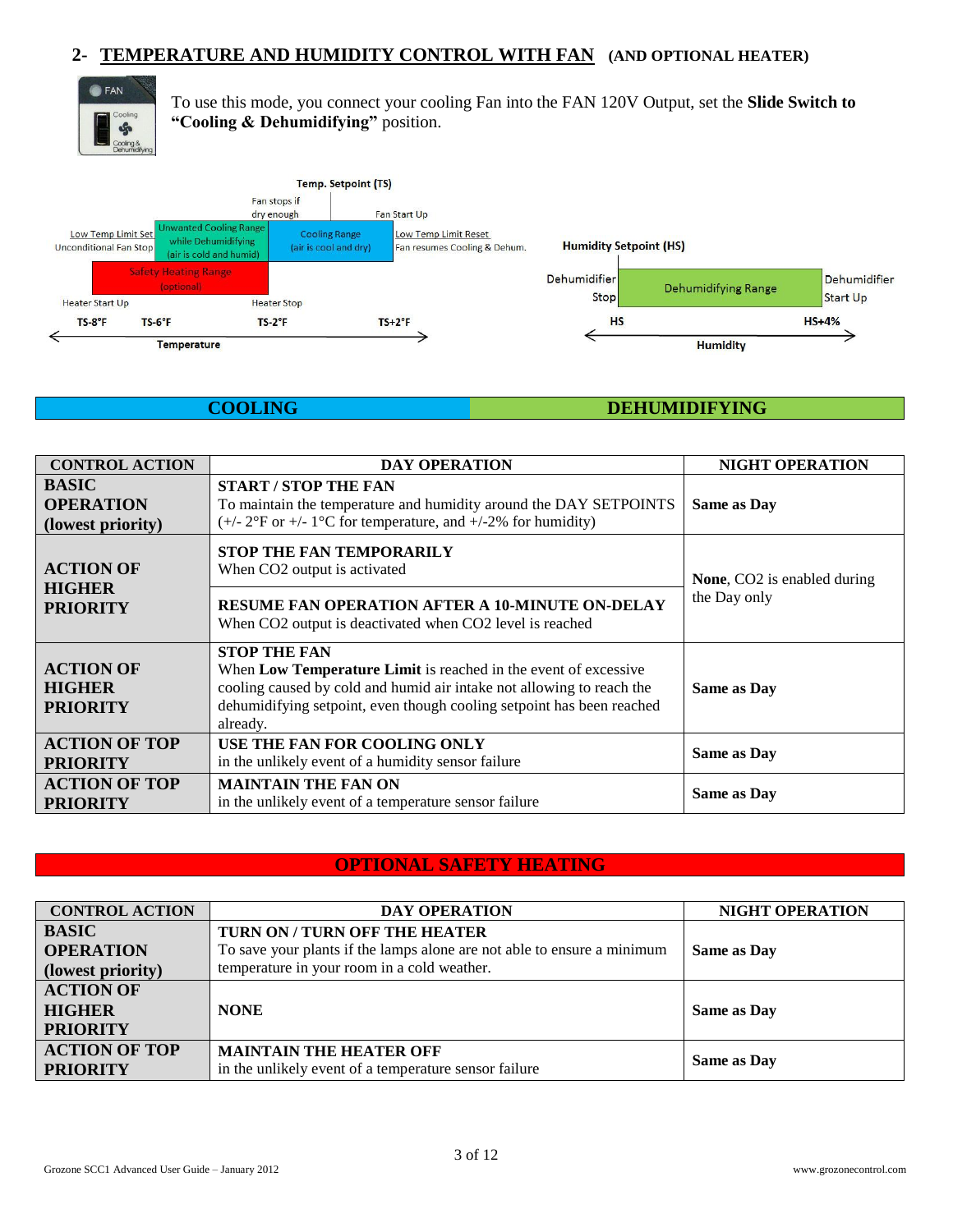## **3- HUMIDITY CONTROL WITH A HUMIDIFIER OR DEHUMIDIFIER**

To use this mode, you connect your Humidity Equipment (Humidifier or Dehumidifier) into the HUMIDITY 120V Output, set the Slide Switch to either "Humidifying" or "Dehumidifying" according to your equipment type.



## **DEHUMIDIFYING - SLIDE SWITCH TO BOTTOM POSITION**



| <b>CONTROL ACTION</b>                                 | <b>DAY OPERATION</b>                                                                     | <b>NIGHT OPERATION</b> |
|-------------------------------------------------------|------------------------------------------------------------------------------------------|------------------------|
| <b>BASIC</b><br><b>OPERATION</b><br>(lowest priority) | <b>START / STOP THE DEHUMIDIFIER</b><br>To maintain the humidity around the DAY SETPOINT | <b>Same as Day</b>     |
| <b>ACTION OF</b><br><b>HIGHER</b><br><b>PRIORITY</b>  | <b>NONE</b>                                                                              | Same as Day            |
| <b>ACTION OF TOP</b><br><b>PRIORITY</b>               | <b>MAINTAIN THE DEHUMIDIFIER OFF</b><br>in the unlikely event of a humidity sensor       | <b>Same as Day</b>     |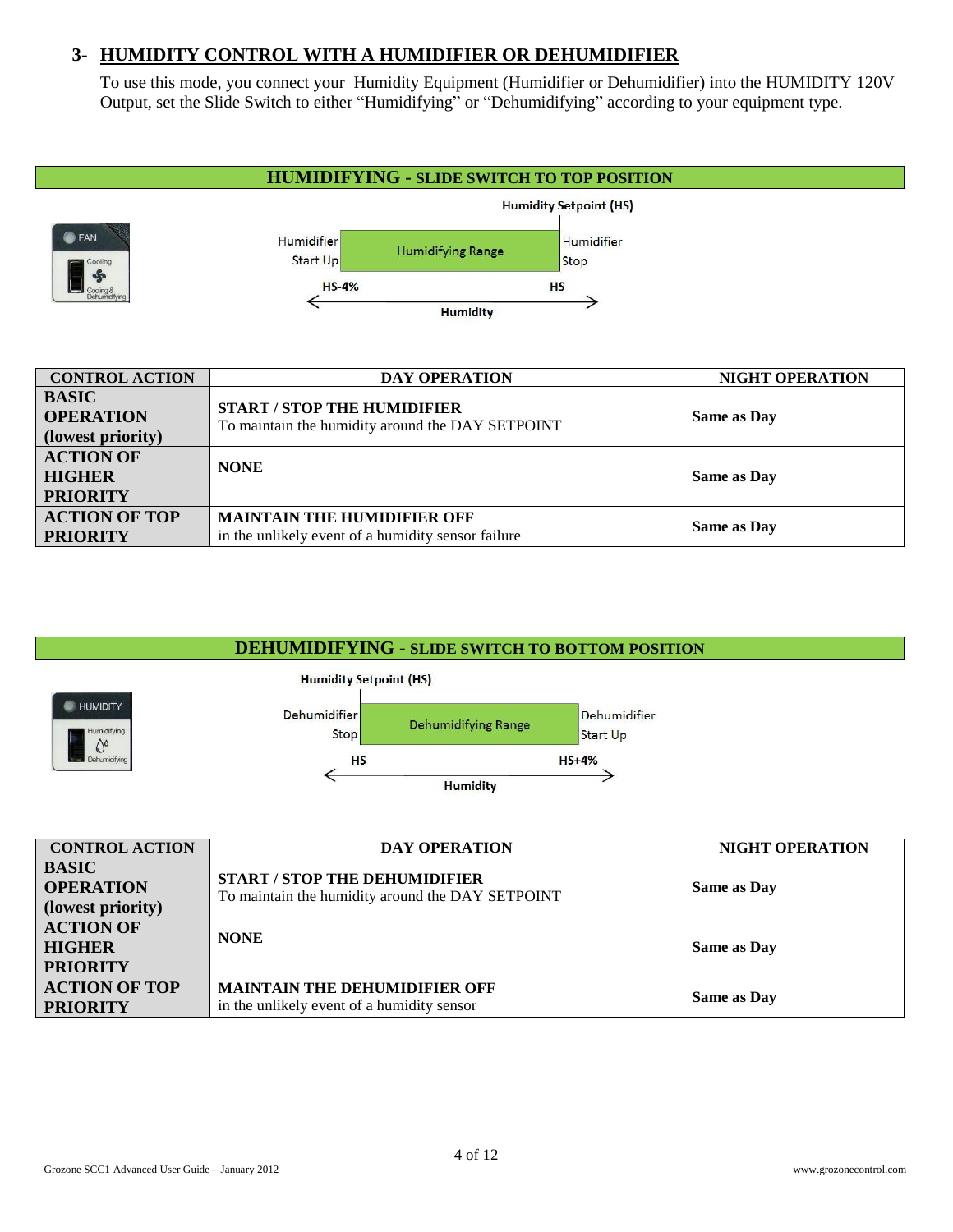## **4- CO2 ENRICHMENT WITH A BURNER OR A TANK**

To use this mode, you connect your CO2 Generator into the CO2 120V Output. CO2 Enrichment will work during the DAY ONLY.



## **CO2 ENRICHMENT**

| <b>CONTROL ACTION</b>                                 | <b>DAY OPERATION</b>                                                                                                                                           | <b>NIGHT OPERATION</b>          |
|-------------------------------------------------------|----------------------------------------------------------------------------------------------------------------------------------------------------------------|---------------------------------|
| <b>BASIC</b><br><b>OPERATION</b><br>(lowest priority) | <b>START/STOP THE BURNER OR TANK</b><br>To maintain the CO2 PPM level around the DAY SETPOINT                                                                  | <b>NONE</b> (Disabled at Night) |
| <b>ACTION OF</b><br><b>HIGHER</b><br><b>PRIORITY</b>  | <b>STOP THE BURNER OR TANK</b><br>When High Temperature Limit is reached in the event of excessive<br>heat caused by the burner in your room. See Chart below) | <b>NONE</b> (Disabled at Night) |
| <b>ACTION OF TOP</b><br><b>PRIORITY</b>               | <b>MAINTAIN THE BURNER OR TANK OFF</b><br>in the unlikely event of a CO2 Sensor Failure OR a Temperature<br><b>Sensor Failure.</b>                             | <b>NONE</b> (Disabled at Night) |

### Day Temp. Setpoint



### **CO2 EMPTY TANK DETECTION:**

The SCC1 is able to detect a defective CO2 enrichment period, during which the CO2 PPM level never builds up. The SCC1 will declare a "CO2 Empty Tank" fault in two conditions:

#### **Condition 1: High Temp limit has been reached twice in a row while CO2 PPM remains low.**

When the High Temp Limit is reached while the CO2 level is still low (below setpoint – 200 ppm), the SCC1 assumes the CO2 tank is empty (CO2 tank or propane/natural gas burner tank); if this condition is met at the end of two consecutive "enrichment" cycles, the SCC1 will declare an empty tank condition.

#### **Condition 2: a 30-minute time has elapsed while CO2 PPM remains low.**

The second method is time based. If the CO2 output is ON for 30 minute and the CO2 PPM level is still low after this delay, the SCC1 will also declare an empty tank condition.

### **Effect of CO2 Output**:

When an empty tank condition is met, the SCC1 will DISABLE the CO2 Output and the CO2 Output indicator will flash as long as this condition is present.

### **Resetting the Empty Tank Condition**:

CLICK the CALIBRATION button to reset this fault. However the fault will appear again if the tank has not been refilled. The condition will reset automatically if the CO2 PPM level rises in the room up to the CO2 setpoint and every morning when the lights turn ON to allow the controller to validate whether the tank has been replaced or not.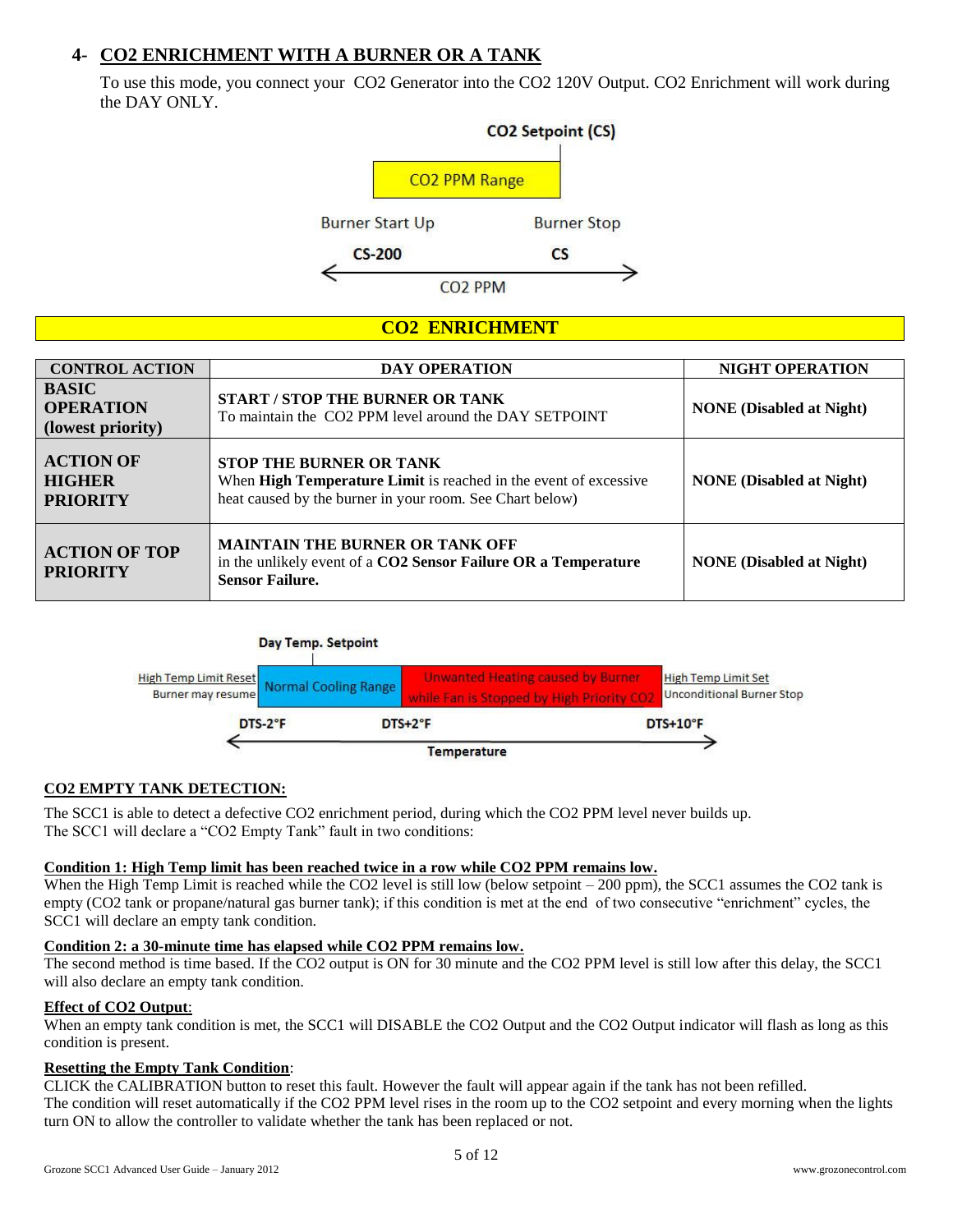## **5- OUTPUT PRIORITIES AND FAIL STATES**

Every CONTROL ACTION taken by the SCC1 is given a priority level. A higher priority action WILL ALWAYS SUPERSEDE any lower priority action. Output Priorities can be modified with the Alternate Settings. See Section 6- on next page.

### **SUMMARY OF CONTROL PRIORITIES AND RELATED ACTIONS (Factory Settings)**

| <b>PRIORITY</b><br><b>LEVEL</b>                                          | <b>ACTION</b><br><b>NAME</b>                                                 | <b>DESCRIPTION OF ACTION ON OUTPUTS</b>                                                                                                                                                                                                                                                                                                                                                                                                                                                                                                                                                                                                                           |
|--------------------------------------------------------------------------|------------------------------------------------------------------------------|-------------------------------------------------------------------------------------------------------------------------------------------------------------------------------------------------------------------------------------------------------------------------------------------------------------------------------------------------------------------------------------------------------------------------------------------------------------------------------------------------------------------------------------------------------------------------------------------------------------------------------------------------------------------|
| <b>LOWEST</b><br>FAN,<br><b>HUMIDITY</b><br>and HEATER<br><b>OUTPUTS</b> | <b>CONTROLLING THE</b><br>TEMPERATURE and<br><b>HUMIDITY</b><br>IN YOUR ROOM | ALL OUTPUTS ARE AFFECTED:<br>FAN, HUMIDITY and HEATER Outputs are controlled according to Knob Settings.                                                                                                                                                                                                                                                                                                                                                                                                                                                                                                                                                          |
| <b>MEDIUM</b><br><b>CO2 OUTPUT</b>                                       | <b>GIVING CO2 OUTPUT</b><br><b>PRIORITY</b><br>OVER FAN OUTPUT               | <b>ONLY FAN OUTPUT IS AFFECTED:</b><br>The FAN Output is turned OFF when the CO2 Output is turned ON to avoid wasting CO2 outside.<br>FAN Output resumes operation after a 10-min delay following the CO2 enrichment (timer starts when CO2<br>Output is turned Off). This delay allows plants to absorb the injected CO2 before re-starting the cooling FAN.<br><b>IMPORTANT NOTICE:</b> The CO2 Output priority is suspended while the Output Indicator is flashing during<br>2 conditions: 1- the High Temp limit has been reached, 2- the Empty tank condition has been met. Refer to<br>Section 2D of the <b>Quick Start User Guide</b> for further details. |
| HIGH                                                                     | <b>LOW TEMPERATURE LIMIT</b>                                                 | <b>ONLY FAN OUTPUT IS AFFECTED:</b><br>The FAN Output is turned OFF in the "Cooling and Dehumidifying" mode when fan is unable to reach the<br>HUMIDITY SETPOINT while room temperature is getting too cold.<br>The Low Temperature Limit is set to 6°F below TEMPERATURE SETPOINT.<br>Using "Cooling and Dehumidifying" mode is NOT RECOMMENDED when outside air is cold and humid, so<br>cooling action is possible but dehumidifying action is impossible.                                                                                                                                                                                                     |
| <b>TEMPERATURE</b><br><b>LIMITS</b>                                      | HIGH TEMPERATURE LIMIT                                                       | <b>ONLY CO2 OUTPUT IS AFFECTED:</b><br>The CO2 Output is turned OFF whenever the temperature gets too high while using a burner that generates<br>excessive heat in the room. Since CO2 Output is given priority over the Fan Output, the fan will always be OFF<br>while the burner is ON. If your burner is oversized, high temperature condition $(10^{\circ}F$ above TEMPERATURE<br>SETPOINT) is likely to occur. If using a tank, the high temperature limit is not likely to be reached, UNLESS<br>YOUR TANK IS EMPTY.                                                                                                                                      |
| <b>TOP</b>                                                               | TEMPERATURE SENSOR<br><b>FAILURE</b>                                         | <b>FAN OUTPUT IS AFFECTED:</b><br>The FAN Output is maintained ON if a temperature sensor failure is detected (damaged, short-circuited or<br>disconnected). This ensures a proper ventilation at all times.<br><b>HEATER OUTPUT IS AFFECTED:</b><br>The HEATER Output is maintained OFF if a temperature sensor failure is detected (damaged, short-circuited or<br>disconnected).<br><b>CO2 OUTPUT IS AFFECTED:</b><br>The CO2 Output is maintained OFF if a temperature sensor failure is detected (damaged, short-circuited or<br>disconnected). (To enable CO2 Output while Temp Sensor Falure, use alternate setting)                                       |
| <b>SENSOR</b><br><b>FAILURES</b>                                         | <b>HUMIDITY SENSOR</b><br><b>FAILURE</b>                                     | <b>HUMIDITY OUTPUT IS AFFECTED:</b><br>The HUMIDITY Output is maintained OFF if a humidity sensor failure is detected (damaged, short-circuited or<br>disconnected).<br>FAN OUTPUT IS AFFECTED if Slide Switch set to "Cool & Dehumidify":<br>The FAN Output will keep working in Cooling mode ONLY. This ensures a proper ventilation at all times.                                                                                                                                                                                                                                                                                                              |
|                                                                          | <b>CO2 SENSOR FAILURE</b>                                                    | <b>ONLY CO2 OUTPUT IS AFFECTED:</b><br>The CO2 Output is maintained OFF if a CO2 sensor failure is detected (sensor not responding or responds with<br>a value below 250 ppm). This is a factory setting.                                                                                                                                                                                                                                                                                                                                                                                                                                                         |

**Note: in case of a LIGHT SENSOR FAILURE, the SCC1 is likely to detect a NIGHT at all times, so DAY operation will be disable.**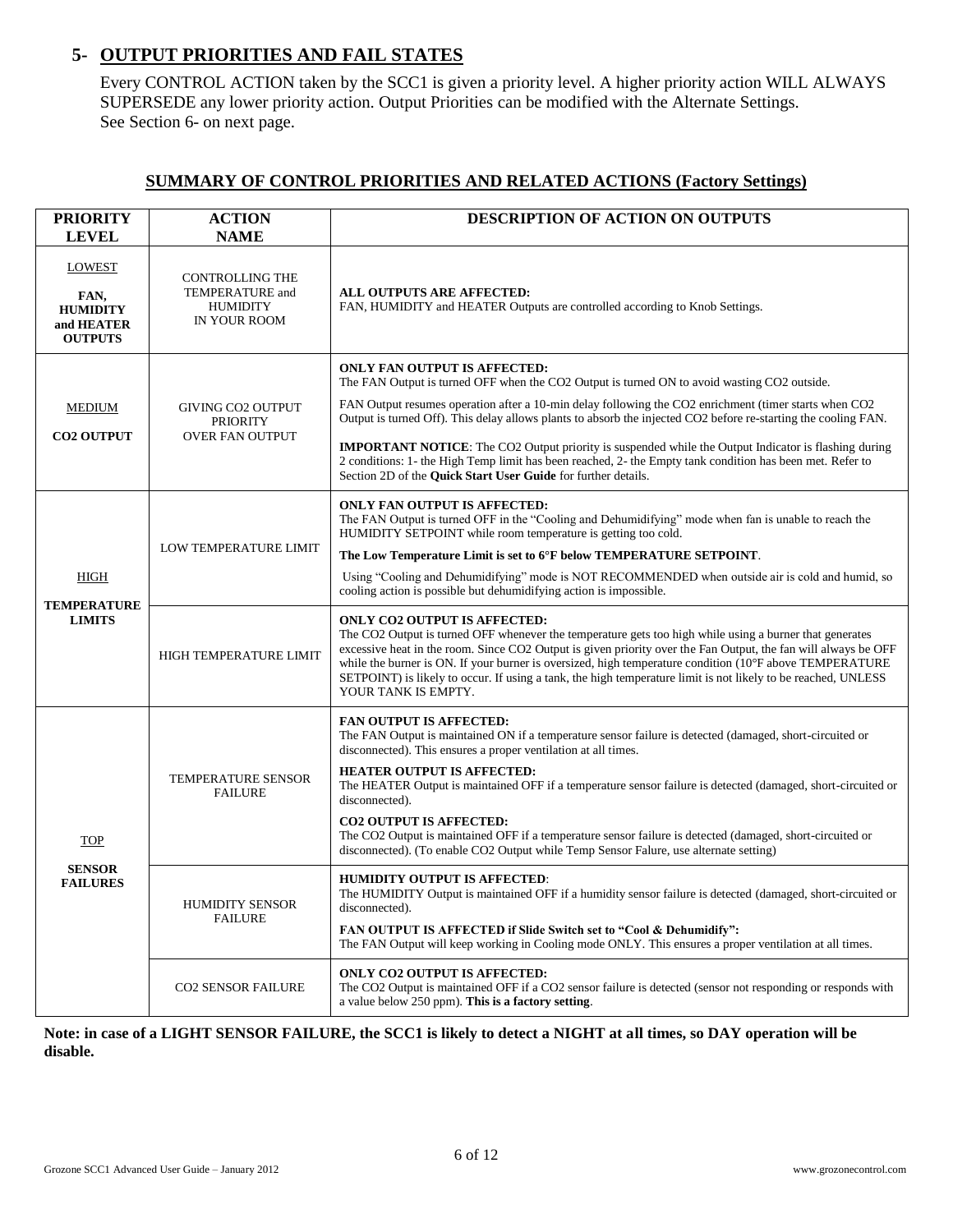## **6- FACTORY SETTINGS AND ALTERNATE SETTINGS**

**When shipped from the factory, the SCC1 is set with factory settings**. These settings are those that a vast majority of users will be using during their growing experiences. Advanced users may need to change some settings in order to fix control problems or to improve control performances in some specific set-ups.

Review below the settings that can be changed by the users.

To make these changes, refer to section below: **ACCESSING THE FACTORY / ALTERNATE SETTING EDIT MODE.**

The settings that can be changed are:

- 1- the CO2 ELEVATION
- 2- the Fan Output Control DIFFERENTIAL
- 3- the Humidity Output Control DIFFERENTIAL
- 4- the CO2 Output Control DIFFERENTIAL
- 5- the Aux Heater Output Control DIFFERENTIAL
- 6- the LOW TEMPERATURE LIMIT
- 7- the HIGH TEMPERATURE LIMIT
- 8- the Fan And CO2 Outputs PRIORITY MANAGEMENT
- 9- the Fan Output ON-DELAY
- 10- the Fan Output FAIL STATE
- 11- the (optional) AUX Fan Output FAIL STATE

|                                     | <b>FACTORY SETTING</b>        | <b>ALTERNATE SETTING</b>                           |
|-------------------------------------|-------------------------------|----------------------------------------------------|
| CO <sub>2</sub><br><b>ELEVATION</b> | Sea level (or 0-ft elevation) | 500-ft to 10 000-ft elevation in step of 500 feet. |

| $\overline{2}$ | <b>FACTORY SETTING</b>                        | <b>ALTERNATE SETTING</b>                                                                               |
|----------------|-----------------------------------------------|--------------------------------------------------------------------------------------------------------|
| <b>FAN</b>     |                                               |                                                                                                        |
| <b>OUTPUT</b>  | Cooling only:                                 | Cooling only:                                                                                          |
| <b>CONTROL</b> | Starts $+2$ <sup>o</sup> F above setpoint     | Starts $+4^{\circ}F$ above setpoint                                                                    |
| DIFFERENTIAL   | Stops $-2$ <sup>o</sup> F below setpoint      | Stops -4°F below setpoint                                                                              |
|                |                                               |                                                                                                        |
|                | Cooling & Dehumidifying:                      | Cooling $&$ Dehumidifying:                                                                             |
|                | Starts +2°F OR +4% above setpoints            | Starts $+4^{\circ}$ F OR $+4\%$ above setpoints                                                        |
|                | Stops $-2$ <sup>o</sup> F below temp setpoint | Stops -4°F below temp setpoint                                                                         |
|                | <b>AND</b>                                    | <b>AND</b>                                                                                             |
|                | at humidity setpoints                         | at humidity setpoints                                                                                  |
|                |                                               | (NOTE: See below Humidity Output Control Differential<br>to set alternate Humidity Differential value) |

| 3                   | <b>FACTORY SETTING</b>       | <b>ALTERNATE SETTING</b>                  |
|---------------------|------------------------------|-------------------------------------------|
| <b>HUMIDITY</b>     |                              |                                           |
| <b>OUTPUT</b>       | Dehumidifying:               | Dehumidifying:                            |
| <b>CONTROL</b>      | Starts $+4\%$ above setpoint | Starts $+8\%$ above setpoint              |
| <b>DIFFERENTIAL</b> | Stops at setpoint            | Stops at setpoint                         |
|                     |                              |                                           |
|                     | Humidifying:                 | Humidifying:                              |
|                     | Stops at setpoint            | Stops at setpoint                         |
|                     | Starts -4% below setpoint    | Starts -8% below setpoint                 |
|                     |                              |                                           |
|                     |                              | (NOTE: this alternate value will apply to |
|                     |                              | Cool & Dehumidify as well)                |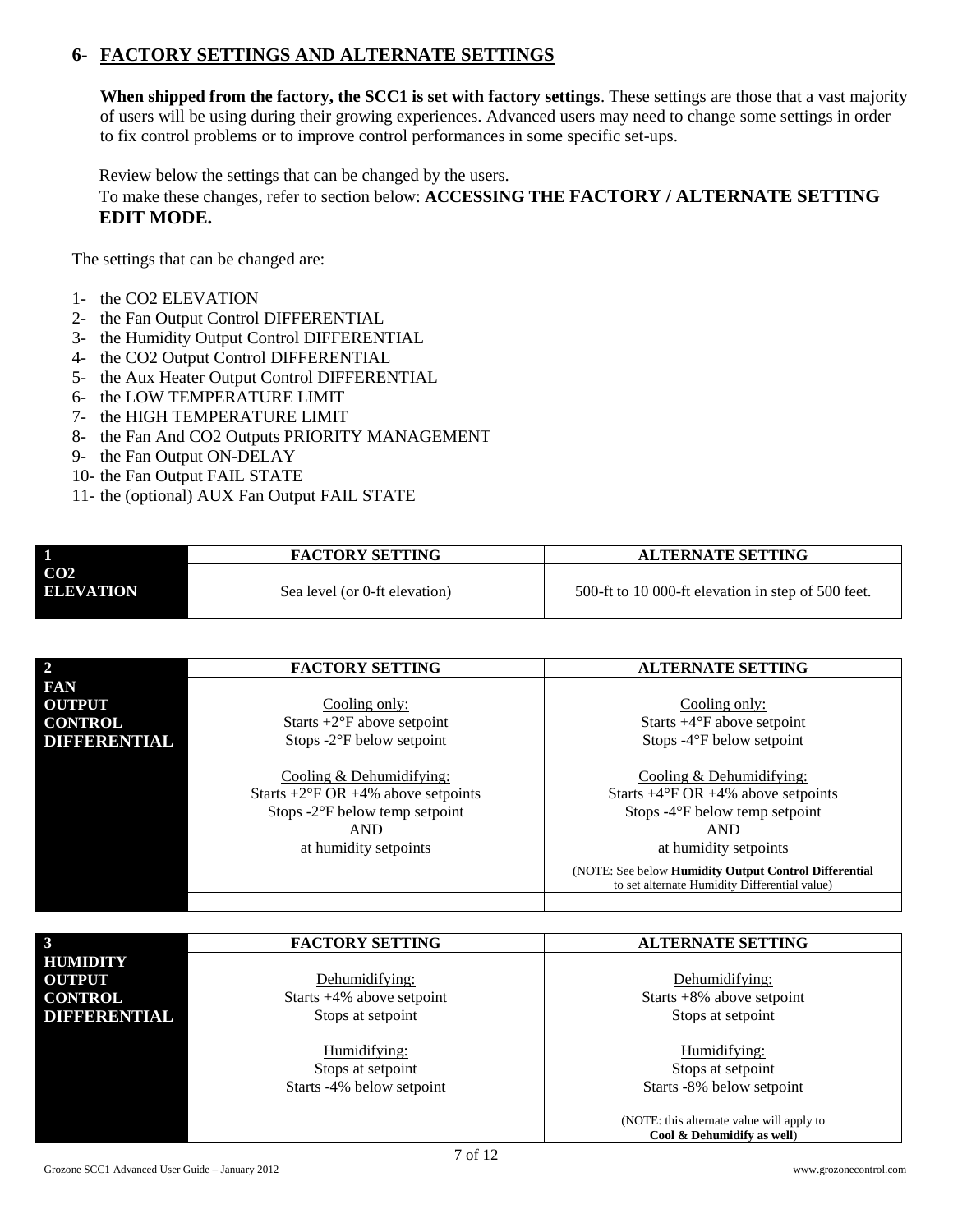| 4              |                    |
|----------------|--------------------|
| CO2            |                    |
| OUTPUT         |                    |
| <b>CONTROL</b> |                    |
|                | DI 1990R DAVI VEND |

## DURING THE DAY ONLY Stops on setpoint,

Starts -**200** ppm below setpoint

## **4 FACTORY SETTING ALTERNATE SETTING**

## DURING THE DAY ONLY Stops on setpoint,

Starts -**400** ppm below setpoint

| $\overline{5}$                                  | <b>FACTORY SETTING</b>                                                                                                     | <b>ALTERNATE SETTING</b>                                                                                                                                                                                                                |
|-------------------------------------------------|----------------------------------------------------------------------------------------------------------------------------|-----------------------------------------------------------------------------------------------------------------------------------------------------------------------------------------------------------------------------------------|
| <b>AUX HEATER</b>                               |                                                                                                                            | Competing Equipment Auto Detection is Set                                                                                                                                                                                               |
| <b>OUTPUT</b><br><b>CONTROL</b><br>DIFFERENTIAL | Competing Equipment Auto Detection is NOT Set<br>Starts -8 $\degree$ F below setpoint, stops -2 $\degree$ F below setpoint | Starts -8°F below setpoint, stops -2°F below setpoint<br>or<br>(*) Starts -12°F below setpoint, stops -6°F below setpoint<br>to avoid Fan and Heater to compete<br>(*) will use these values if Low Temp Limit set to Alternate Setting |

|             | <b>FACTORY SETTING</b>                                                | <b>ALTERNATE SETTING</b>                                               |
|-------------|-----------------------------------------------------------------------|------------------------------------------------------------------------|
| LOW         | While using fan to cool $&$ dehumidify, it stops the fan              | While using fan to cool $\&$ dehumidify, it stops the fan              |
| TEMPERATURE | if temperature reaches $6^{\circ}$ <b>F</b> below setpoint even if it | if temperature reaches $10^{\circ}$ <b>F</b> below setpoint even if it |
| LIMIT       | is still too humid, to avoid freezing the crop. Limit                 | is still too humid, to avoid freezing the crop. Limit                  |
|             | resets when temperature reaches <b>setpoint.</b>                      | resets when temperature reaches <b>setpoint</b> .                      |

|             | <b>FACTORY SETTING</b>                             | <b>ALTERNATE SETTING</b>                              |
|-------------|----------------------------------------------------|-------------------------------------------------------|
| HIGH        | <b>Relative to setpoint Temperature Limit:</b>     | <b>Absolute Temperature Limit:</b>                    |
| TEMPERATURE | While injecting CO2, CO2 output is stopped if the  | While injecting CO2, CO2 output is stopped if the     |
| LIMIT       | temperature reaches 10°F above setpoint because of | temperature reaches 90°F because of excessive burner  |
|             | excessive burner heat, then fan will restart       | heat, then fan will restart immediately. Limit resets |
|             | immediately. Limit resets when temperature reaches | when temperature reaches <b>setpoint.</b>             |
|             | setpoint.                                          |                                                       |

| 8                                                                                                      | <b>FACTORY SETTING</b>                                                                                                                                                                           | <b>ALTERNATE SETTING</b>                                                                                                                                                                                                                                                  |
|--------------------------------------------------------------------------------------------------------|--------------------------------------------------------------------------------------------------------------------------------------------------------------------------------------------------|---------------------------------------------------------------------------------------------------------------------------------------------------------------------------------------------------------------------------------------------------------------------------|
| <b>FAN AND CO2</b><br><b>OUTPUTS</b><br><b>PRIORITY</b><br><b>MANAGEMENT</b><br>(3 alternate settings) | The CO2 Output has a higher priority than the<br>FAN Output. The <b>FAN stops</b> when the CO2 output is<br>ON. FAN resumes operation following a ON-<br><b>DELAY</b> when CO2 Output turns OFF. | The CO2 Output has a higher priority than the<br>$\bullet$<br>FAN Output. The FAN stops when the CO2<br>output is ON. FAN resumes operation<br><b>immediately (NO DELAY)</b> when CO2 Output<br>turns OFF.                                                                |
|                                                                                                        | <b>RESETTING THE ON DELAY:</b><br>the ON-DELAY is reset to allow the FAN output to turn ON<br>immediately when CALIBRATION pushbutton is pressed during<br>normal operation.                     | The FAN Output has a higher priority than the<br>$\bullet$<br>CO2 Output. The CO2 stops when the FAN<br>output is ON. CO2 resumes operation<br><b>immediately (NO DELAY)</b> when FAN Output<br>turns OFF.<br>The CO2 and FAN Outputs work<br>$\bullet$<br>independently. |

|                                                                | <b>FACTORY SETTING</b>                                                                                                                                                                                                                                                                | <b>ALTERNATE SETTING</b>                                                                                                                    |
|----------------------------------------------------------------|---------------------------------------------------------------------------------------------------------------------------------------------------------------------------------------------------------------------------------------------------------------------------------------|---------------------------------------------------------------------------------------------------------------------------------------------|
| <b>FAN OUTPUT</b><br><b>ON-DELAY</b><br>(3 alternate settings) | The FAN Output ON-DELAY (started as soon as the<br>high priority CO2 output turns OFF) is 10 minutes.<br><b>RESETTING THE ON DELAY:</b><br>the ON-DELAY is reset to allow the FAN output to turn ON<br>immediately when CALIBRATION pushbutton is pressed during<br>normal operation. | The FAN Output ON-DELAY (started as soon as the<br>high priority CO2 output turns OFF) is either<br>5 minutes.<br>20 minutes.<br>30 minutes |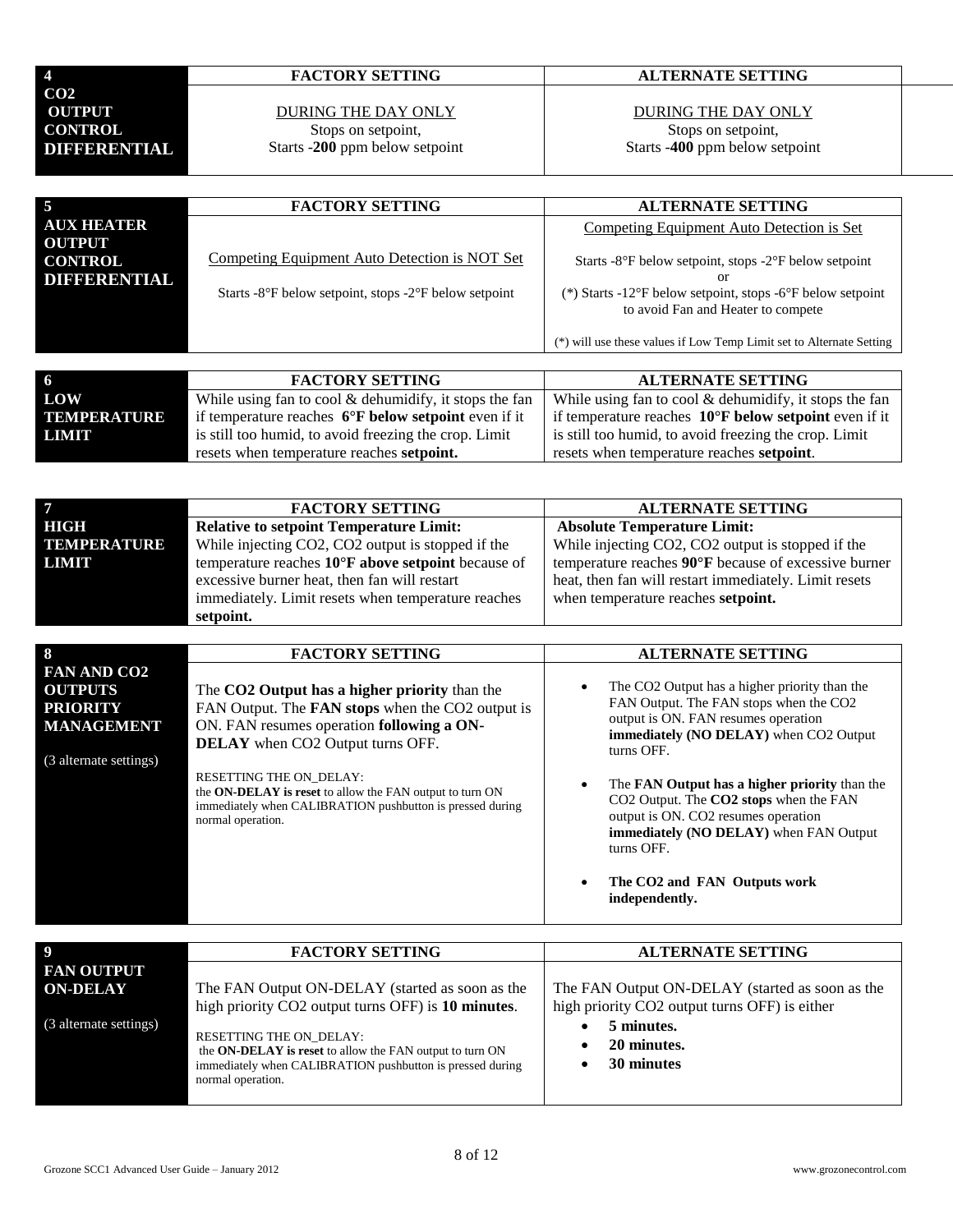| 10                | <b>FACTORY SETTING</b>                                                                                                                     | <b>ALTERNATE SETTING</b>                                                                                                                    |
|-------------------|--------------------------------------------------------------------------------------------------------------------------------------------|---------------------------------------------------------------------------------------------------------------------------------------------|
| <b>FAN OUTPUT</b> |                                                                                                                                            |                                                                                                                                             |
| <b>FAIL STATE</b> | The FAN Output is <b>turned ON</b> when a Temperature<br>Sensor Failure is detected, regardless of DAY and<br>NIGHT Temperature Setpoints. | The FAN Output is <b>turned OFF</b> when a Temperature<br>Sensor Failure is detected, regardless of DAY and<br>NIGHT Temperature Setpoints. |

| -11                                                  | <b>FACTORY SETTING</b>                                                                                                                                                                   | <b>ALTERNATE SETTING</b>                                                                                                                                                                                                                                |
|------------------------------------------------------|------------------------------------------------------------------------------------------------------------------------------------------------------------------------------------------|---------------------------------------------------------------------------------------------------------------------------------------------------------------------------------------------------------------------------------------------------------|
| <b>AUX FAN</b><br><b>OUTPUT</b><br><b>FAIL STATE</b> | The AUX FAN Output (optional OB1-V) follows the<br>regular FAN Output (ON or OFF) in the event of a<br>Temperature Sensor Failure, regardless of DAY and<br>NIGHT Temperature Setpoints. | The AUX FAN Output (optional OB1-V) sets the<br>OB1-V at IDLE SPEED in the event of a Temperature<br>Sensor Failure, regardless of DAY and NIGHT<br>Temperature Setpoints. IDLE SPEED value is set<br>directly on OB1-V module through an adjustment on |
|                                                      |                                                                                                                                                                                          | the side of the enclosure.                                                                                                                                                                                                                              |

## **ACCESSING THE FACTORY / ALTERNATE SETTING EDIT MODE**

**Step 1**- Follow the procedure to enter CO2 Sensor Calibration...

- Day Enrichment Knob to CAL
- Lock/Unlock Slide Switch to UNLOCK
- HOLD pushbutton **...BUT YOU HAVE TO ABORT the Calibration AFTER 5 SECONDS** (one blink per second) **by moving the Slide Switch back to the LOCK position. Then let the pushbutton go.**
- **Step 2** You are now given access to the FACTORY / ALTERNATE SETTING EDIT MODE. **TO EXIT this mode**, simply return the Slide Switch to UNLOCK position.
- **Step 3** The 11 settings that can be changed are grouped in 3 different PARAMETERS. One PARAMETER can include up to 6 settings. Make sure to select the right PARAMETER from these 3 choices.

|    | <b>SETTING NAME</b>                                        | <b>PARAMETER NAME</b> |  |
|----|------------------------------------------------------------|-----------------------|--|
|    | CO <sub>2</sub> Elevation                                  | <b>CO2 ELEVATION</b>  |  |
| 2  | Fan Output Control Range (also called Differential)        |                       |  |
| 3  | Humidity Output Control Range (also called Differential)   |                       |  |
| 4  | CO2 Output Control Range (also called Differential)        |                       |  |
| 5  | Aux Heater Output Control Range (also called Differential) | <b>OUTPUT CONTROL</b> |  |
| 6  | LOW TEMPERATURE LIMIT                                      |                       |  |
| 7  | HIGH TEMPERATURE LIMIT                                     |                       |  |
| 8  | Fan And CO2 Outputs PRIORITY MANAGEMENT                    |                       |  |
| 9  | Fan Output ON-DELAY                                        |                       |  |
| 10 | Fan Output FAIL STATE                                      | PRIORITY AND FAIL     |  |
| 11 | <b>AUX Fan Output FAIL STATE (optional)</b>                |                       |  |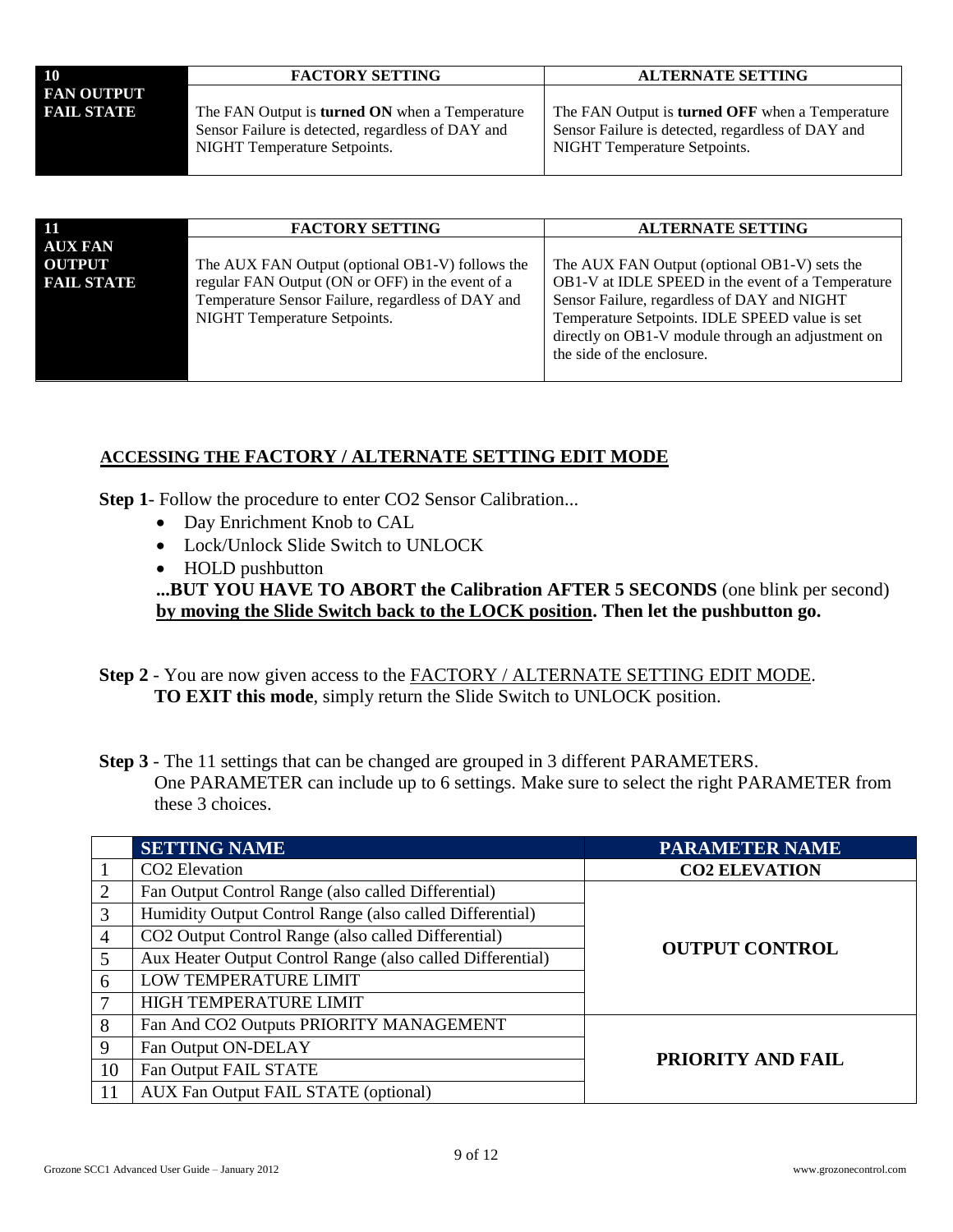## **Step 4** - Understanding the FACTORY / ALTERNATE SETTING EDIT MODE

In this mode, the KNOBS and LED INDICATORS take other meanings:

- Day Temperature Knob: to select the PARAMETER (among 3).
- Temperature Indicators: to indicate the selected PARAMETER.
- Pushbutton: to select the right setting (up to 6 settings per PARAMETER)
- Day Humidity Knob: to change the setting values.
- Humidity and CO2 Indicators (A to F): to indicate the setting values.



## Changing the CO2 ELEVATION PARAMETER

- Turn the SELECT knob (*Day Temperature*) to position 1. The top PARAMETER indicator will lit.
- CLICK the Pushbutton to select the VALUE Indicator (A to F) you need to turn ON (Lit) or OFF.
- Rotate the SET/RESET knob (*Humidity Temperature*) to turn ON/OFF the selected indicator (selected indicator is flashing; flashing will stop once value has been set or reset).
- To EXIT and SAVE, make sure to move through all 6 indicators. Successful saving will blink the VALUE indicators 4 times.

| <b>Indicator Name</b> | <b>Effect</b>                                | <b>Indicator Name</b> |                                               |
|-----------------------|----------------------------------------------|-----------------------|-----------------------------------------------|
| <b>Add 500 ft</b>     | Add 500 ft to Sea Level if Indicator is Lit  | - Add 4000 ft         | Add 4000 ft to Sea Level if Indicator is Lit. |
| <b>Add 1000 ft</b>    | Add 1000 ft to Sea Level if Indicator is Lit | Add 8000 ft           | Add 8000 ft to Sea Level if Indicator is Lit. |
| <b>Add 2000 ft</b>    | Add 2000 ft to Sea Level if Indicator is Lit |                       |                                               |



Ex. Elevation has been set to 5000 ft, valid for Denver Colorado area.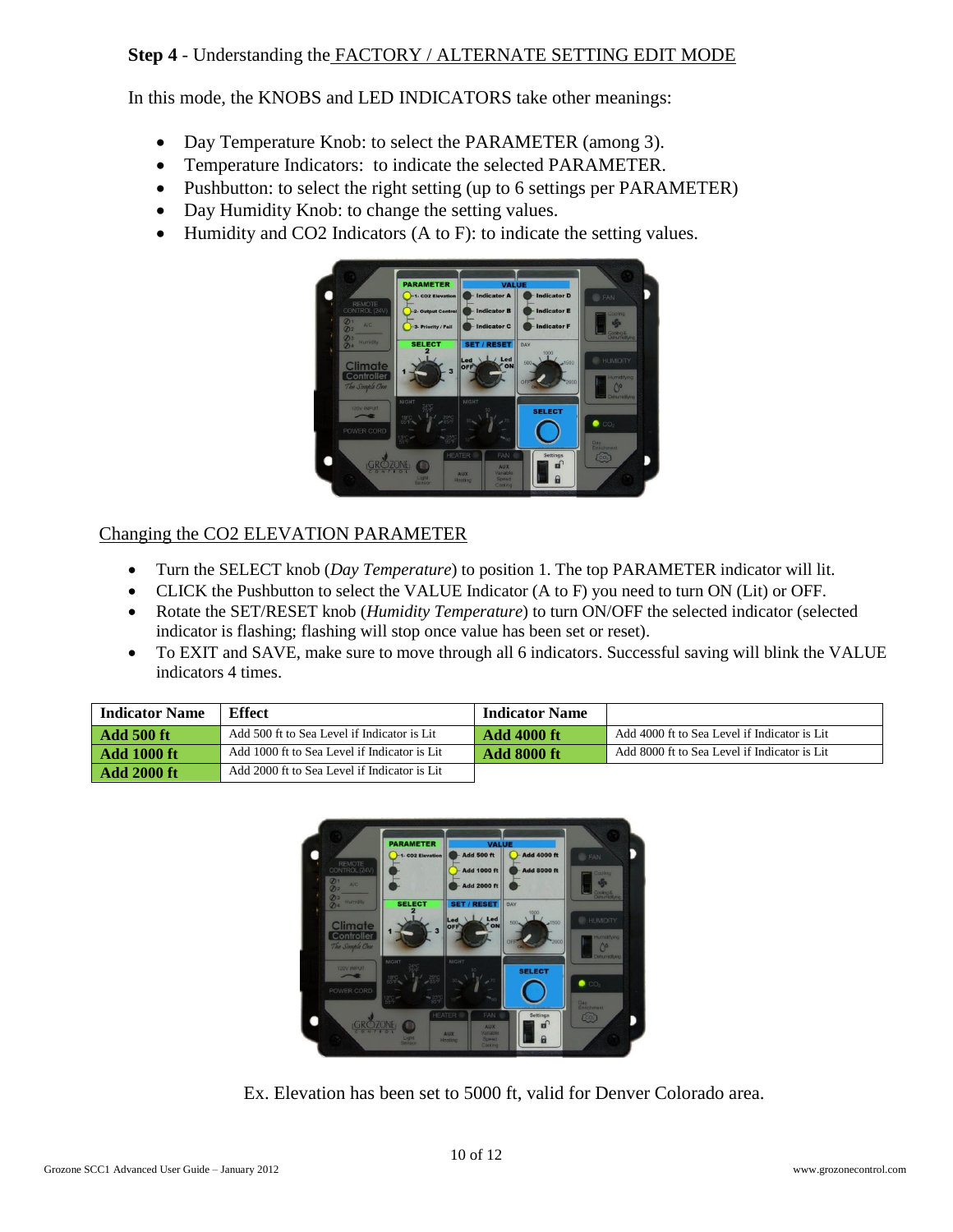## Changing the OUTPUT CONTROL PARAMETER

- Turn the SELECT knob (*Day Temperature*) to position 2. The two top PARAMETER indicators will lit.
- CLICK the Pushbutton to select the VALUE Indicator (A to F) you need to turn ON (Lit) or OFF.
- Rotate the SET/RESET knob (*Humidity Temperature*) to turn ON/OFF the selected indicator (selected indicator is flashing; flashing will stop once value has been set or reset).
- To EXIT and SAVE, make sure to move through all 6 indicators. Successful saving will blink the VALUE indicators 4 times.



| <b>Indicator Name</b>               | <b>Effect on Settings</b><br>(Factory Setting in Bold)                                                    | <b>Indicator Name</b>               | <b>Effect on Settings</b><br>(Indicator OFF is Factory Setting)                                                                                                                                                                                                          |
|-------------------------------------|-----------------------------------------------------------------------------------------------------------|-------------------------------------|--------------------------------------------------------------------------------------------------------------------------------------------------------------------------------------------------------------------------------------------------------------------------|
| <b>COOL</b><br><b>Control Range</b> | Indicator is Off : $+/- 2$ °F around setpoint<br>Indicator is Lit: $+/- 4$ <sup>o</sup> F around setpoint | <b>HEAT</b><br><b>Control Range</b> | Indicator is Off :<br>Fixed range, $-8^{\circ}$ F to $-2^{\circ}$ F below setpoint<br>Indicator is Lit:<br>Auto range, $-8^{\circ}$ F to $-2^{\circ}$ F OR $-12^{\circ}$ F to $-6^{\circ}$ F below<br>setpoint to avoid competing equipment to operate<br>simultaneously |
| <b>HUMIDITY</b>                     | Indicator is Off : $+/- 2\%$ around setpoint                                                              | CO <sub>2</sub>                     | Indicator is Off : $+0$ / - 200 ppm below setpoint                                                                                                                                                                                                                       |
| <b>Control Range</b>                | Indicator is Lit: $+/- 4\%$ around setpoint                                                               | <b>Control Range</b>                | Indicator is Lit: $+0$ / - 400 ppm below setpoint                                                                                                                                                                                                                        |
| <b>Low Temp</b>                     | Indicator is Off : -6°F below setpoint                                                                    | <b>High Temp</b>                    | Indicator is Off : $+10^{\circ}$ F above setpoint                                                                                                                                                                                                                        |
| Limit                               | Indicator is Lit: $-10^{\circ}$ F below setpoint                                                          | Limit                               | Indicator is Lit: $90^{\circ}$ F regardless of setpoint                                                                                                                                                                                                                  |



Ex. COOL, HUMIDITY and CO2 Control Ranges have been set to alternate settings.